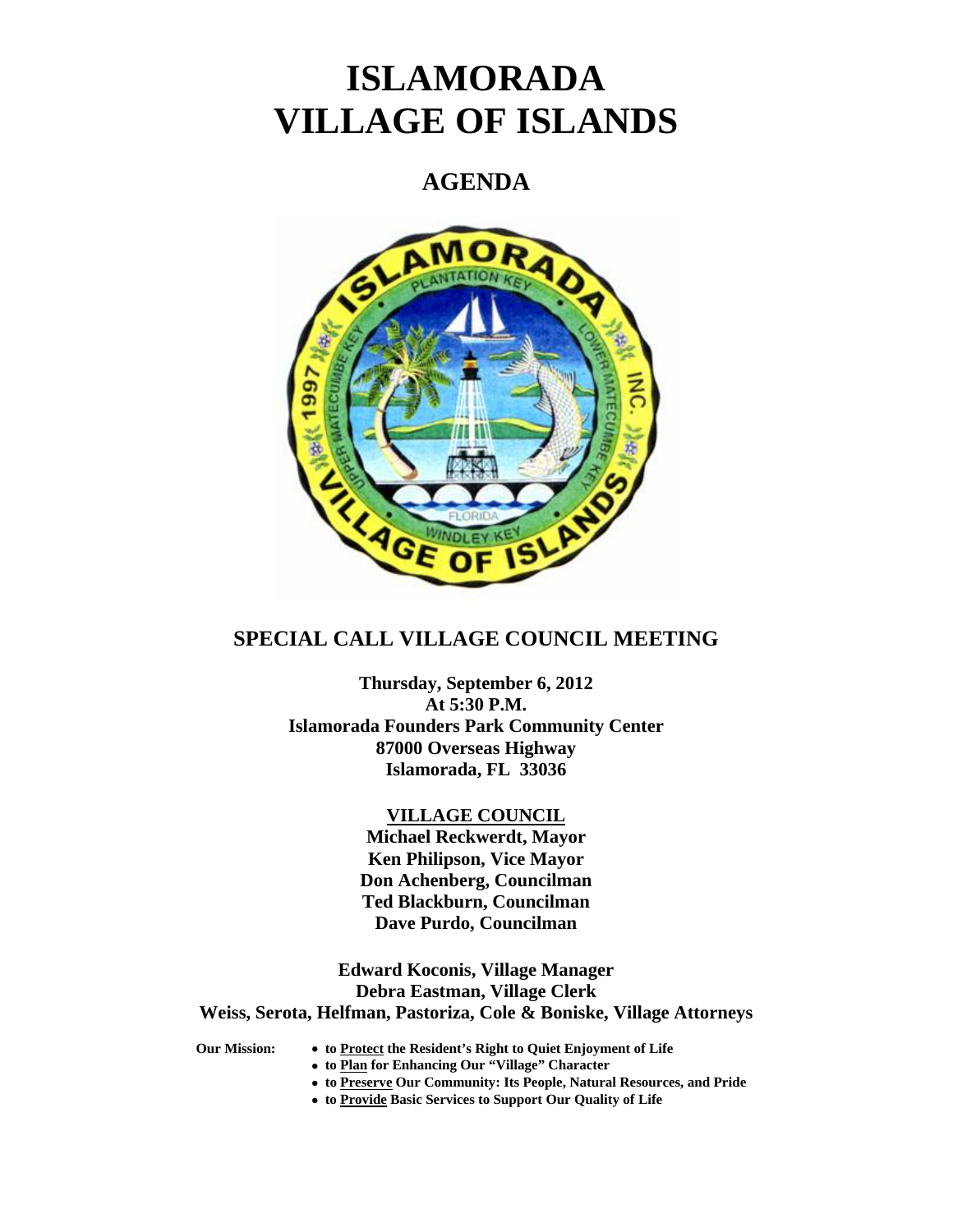### **ISLAMORADA VILLAGE COUNCIL**

**Special Call Village Council Meeting First Public (Tentative) Budget Hearing Fiscal Year 2012-2013** 

#### **Islamorada Founders Park Community Center 87000 Overseas Highway Islamorada Community Center Islamorada, Florida 33036**

#### **Thursday, September 6, 2012 At 5:30 PM**

- **I. CALL TO ORDER\ROLL CALL**
- **II. PLEDGE OF ALLEGIANCE**
- **III. PUBLIC COMMENT**
- **IV. PUBLIC HEARING RESOLUTIONS** 
	- **A. Resolution on the Proposed Millage Rate TAB 1**

#### **RESOLUTION NO 12-**

**A RESOLUTION OF THE VILLAGE COUNCIL OF ISLAMORADA, VILLAGE OF ISLANDS, FLORIDA, AMENDING RESOLUTION NO. 12- 07-53; ADOPTING A TENTATIVE MILLAGE RATE FOR THE FISCAL YEAR COMMENCING OCTOBER 1, 2012 THROUGH SEPTEMBER 30, 2013, PURSUANT TO SECTION 200.065, FLORIDA STATUTES; AND PROVIDING FOR AN EFFECTIVE DATE** 

**B.** Resolution on the Tentative Budget TAB 2

#### **RESOLUTION NO 12-**

**A RESOLUTION OF THE VILLAGE COUNCIL OF ISLAMORADA, VILLAGE OF ISLANDS, FLORIDA, PROVIDING FOR ADOPTION OF THE TENTATIVE BUDGET OF THE VILLAGE FOR THE FISCAL YEAR COMMENCING ON OCTOBER 1, 2012, AND ENDING ON SEPTEMBER 30, 2013; AUTHORIZING EXPENDITURE OF FUNDS ESTABLISHED BY THE BUDGET; PROVIDING FOR BUDGETARY CONTROL; PROVIDING FOR PERSONNEL AUTHORIZATION; PROVIDING FOR GIFTS AND GRANTS; PROVIDING FOR AMENDMENTS; PROVIDING**  FOR ENCUMBRANCES; PROVIDING FOR ISSUANCE OF CHECKS; **PROVIDING FOR POST AUDIT; PROVIDING FOR SEVERABILITY; AND PROVIDING AN EFFECTIVE DATE.**